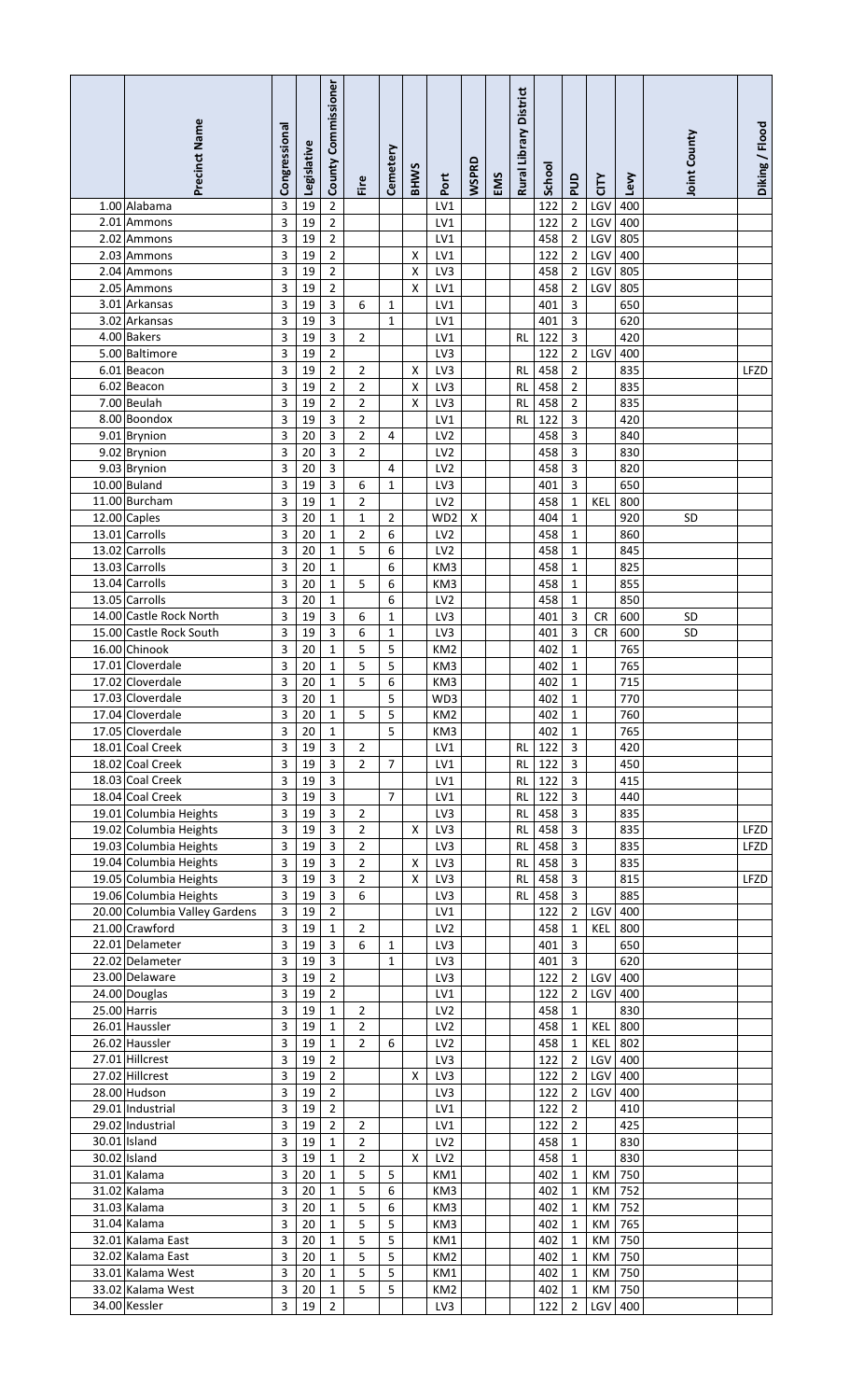| 35.00 Lake |                         | 3 | 19 | $\overline{2}$          |                |                |                    | LV3             |                    |              |           | 122 | $\overline{2}$ | LGV | 400 |             |      |
|------------|-------------------------|---|----|-------------------------|----------------|----------------|--------------------|-----------------|--------------------|--------------|-----------|-----|----------------|-----|-----|-------------|------|
|            | 36.01 Laurel            | 3 | 19 | $\overline{2}$          |                |                |                    | LV3             |                    |              |           | 122 | $\overline{2}$ | LGV | 400 |             |      |
|            | 36.02 Laurel            | 3 | 19 | $\overline{2}$          |                |                | X                  | LV3             |                    |              |           | 122 | $\overline{2}$ | LGV | 400 |             |      |
|            | 37.01 Lewis River       | 3 | 20 | $\mathbf{1}$            | 1              | $\overline{2}$ |                    | WD3             | $\pmb{\mathsf{X}}$ |              |           | 404 | $\mathbf{1}$   |     | 920 | SD          |      |
|            | 37.02 Lewis River       | 3 | 20 | $\mathbf{1}$            | $\mathbf{1}$   | $\overline{2}$ |                    | KM3             | X                  |              |           | 404 | $\mathbf{1}$   |     | 965 | SD          |      |
|            |                         |   |    |                         |                |                |                    |                 |                    |              |           |     |                |     |     |             |      |
|            | 37.03 Lewis River       | 3 | 20 | $\mathbf{1}$            | $\overline{7}$ | $\overline{2}$ |                    | WD3             | $\mathsf X$        | $\mathbf{1}$ |           | 404 | $\mathbf 1$    |     | 917 | SD/FD7/EMS1 |      |
|            | 37.04 Lewis River       | 3 | 20 | $\mathbf{1}$            |                | $\overline{2}$ |                    | KM3             | $\pmb{\times}$     |              |           | 404 | $\mathbf{1}$   |     | 937 | SD          |      |
|            | 37.05 Lewis River       | 3 | 20 | $\mathbf{1}$            |                | $\overline{2}$ |                    | WD3             | $\pmb{\times}$     |              |           | 404 | $\mathbf{1}$   |     | 910 | SD          |      |
|            | 38.00 Lexington         | 3 | 19 | 3                       | $\overline{2}$ |                | X                  | LV <sub>2</sub> |                    |              | <b>RL</b> | 458 | $\mathsf{3}$   |     | 835 |             | LFZD |
|            | 39.01 Lone Oak          | 3 | 19 | $\overline{3}$          | $\overline{2}$ |                | X                  | LV1             |                    |              | <b>RL</b> | 122 | 3              |     | 420 |             |      |
|            | 39.02 Lone Oak          | 3 | 19 | $\overline{3}$          | $\overline{2}$ |                |                    | LV1             |                    |              | <b>RL</b> | 122 | $\overline{3}$ |     | 420 |             |      |
|            |                         |   |    |                         |                |                |                    |                 |                    |              |           |     |                |     |     |             |      |
|            | 40.00 Magnolia          | 3 | 19 | $\overline{2}$          |                |                |                    | LV3             |                    |              |           | 122 | $\overline{2}$ | LGV | 400 |             |      |
|            | 41.00 Marigold          | 3 | 19 | $\overline{2}$          |                |                |                    | LV1             |                    |              |           | 122 | $\overline{2}$ | LGV | 400 |             |      |
|            | 42.00 McGowan           | 3 | 19 | $\mathbf{1}$            | $\overline{2}$ |                |                    | LV <sub>2</sub> |                    |              |           | 458 | $\mathbf 1$    |     | 830 |             |      |
|            | 43.00 Memorial          | 3 | 19 | $\overline{2}$          |                |                |                    | LV1             |                    |              |           | 122 | $\overline{2}$ | LGV | 400 |             |      |
|            | 44.00 Mill North        | 3 | 19 | $\mathbf{1}$            | $\overline{2}$ |                |                    | LV <sub>2</sub> |                    |              |           | 458 | $\mathbf 1$    | KEL | 800 |             |      |
|            | 45.00 Mill South        | 3 | 19 | $\mathbf{1}$            | $\overline{2}$ |                |                    | LV <sub>2</sub> |                    |              |           | 458 | $\mathbf{1}$   | KEL | 800 |             |      |
|            |                         |   |    |                         |                |                |                    |                 |                    |              |           |     |                |     |     |             |      |
|            | 46.00 Mint Valley       | 3 | 19 | $\overline{3}$          |                |                |                    | LV1             |                    |              |           | 122 | 3              | LGV | 400 |             |      |
|            | 47.01 Modrow            | 3 | 20 | $\mathbf{1}$            | 5              | 6              |                    | KM3             |                    |              |           | 402 | $\mathbf{1}$   |     | 715 |             |      |
|            | 47.02 Modrow            | 3 | 20 | $\mathbf{1}$            | 5              | 5              |                    | KM3             |                    |              |           | 402 | $\mathbf{1}$   |     | 765 |             |      |
|            | 47.03 Modrow            | 3 | 20 | 1                       | 5              | 6              |                    | KM3             |                    |              |           | 402 | $\mathbf{1}$   |     | 715 |             |      |
|            | 47.04 Modrow            | 3 | 20 | $\mathbf{1}$            | 5              | 5              |                    | KM3             |                    |              |           | 402 | $\mathbf{1}$   |     | 765 |             |      |
|            | 48.00 Mt. Solo          | 3 | 19 | $\overline{2}$          | $\overline{2}$ |                |                    | LV1             |                    |              | <b>RL</b> | 122 | $\overline{2}$ |     | 420 |             |      |
|            |                         |   |    |                         |                |                |                    |                 |                    |              |           |     |                |     |     |             |      |
|            | 49.00 Nevada            | 3 | 19 | $\overline{2}$          | $\overline{2}$ |                | X                  | LV3             |                    |              | <b>RL</b> | 122 | $\overline{2}$ |     | 420 |             |      |
|            | 50.00 Ocean Beach       | 3 | 19 | 3                       |                |                |                    | LV1             |                    |              |           | 122 | 3              | LGV | 400 |             |      |
|            | 51.01 Olson             | 3 | 19 | $\overline{2}$          | 2              |                | X                  | LV3             |                    |              | <b>RL</b> | 458 | $\overline{2}$ |     | 835 |             |      |
|            | 51.02 Olson             | 3 | 19 | $\overline{2}$          | $\overline{2}$ |                | X                  | LV3             |                    |              | <b>RL</b> | 458 | $\overline{2}$ |     | 835 |             | LFZD |
|            | 52.00 Olympia           | 3 | 19 | 3                       |                |                |                    | LV1             |                    |              |           | 122 | 3              | LGV | 400 |             |      |
|            | 53.00 Oriole            | 3 | 19 | $\overline{\mathbf{3}}$ |                |                |                    | LV1             |                    |              |           | 122 | 3              | LGV | 400 |             |      |
|            |                         |   |    |                         |                |                |                    |                 |                    |              |           |     |                |     |     |             |      |
|            | 54.01 Ostrander         | 3 | 20 | $\overline{3}$          |                | 4              |                    | LV <sub>2</sub> |                    |              |           | 458 | 3              |     | 890 |             |      |
|            | 54.02 Ostrander         | 3 | 20 | $\overline{\mathbf{3}}$ | 2              | $\overline{4}$ |                    | LV <sub>2</sub> |                    |              |           | 458 | 3              |     | 840 |             |      |
|            | 54.03 Ostrander         | 3 | 20 | $\overline{3}$          | 2              | 4              | Х                  | LV <sub>2</sub> |                    |              |           | 458 | $\overline{3}$ |     | 840 |             |      |
|            | 54.04 Ostrander         | 3 | 20 | $\overline{3}$          | 2              | $\overline{4}$ | X                  | LV <sub>2</sub> |                    |              |           | 458 | 3              |     | 840 |             |      |
|            | 54.05 Ostrander         | 3 | 20 | $\overline{3}$          | 2              | 4              |                    | LV <sub>2</sub> |                    |              |           | 458 | 3              |     | 840 |             |      |
|            | 54.06 Ostrander         | 3 | 20 | $\overline{3}$          | 6              | 4              |                    | LV <sub>2</sub> |                    |              |           | 458 | $\mathbf{3}$   |     | 890 |             |      |
|            |                         |   |    |                         |                |                |                    |                 |                    |              |           |     |                |     |     |             |      |
|            | 55.01 Owl Creek         | 3 | 20 | $\mathbf{1}$            | $\overline{2}$ | 6              |                    | LV <sub>2</sub> |                    |              |           | 458 | $\mathbf{1}$   |     | 860 |             |      |
|            | 55.02 Owl Creek         | 3 | 20 | 1                       | $\overline{2}$ |                |                    | LV <sub>2</sub> |                    |              |           | 458 | $\mathbf{1}$   |     | 830 |             |      |
|            | 56.00 Pacific           | 3 | 19 | 3                       | $\overline{2}$ |                |                    | LV1             |                    |              | RL        | 122 | $\overline{3}$ |     | 420 |             |      |
|            | 57.01 Pleasant Hill     | 3 | 19 | 3                       | 6              | 4              |                    | LV3             |                    |              |           | 458 | $\overline{3}$ |     | 890 |             |      |
|            | 57.02 Pleasant Hill     | 3 | 19 | $\overline{3}$          | $\overline{2}$ | 4              |                    | LV3             |                    |              |           | 458 | $\overline{3}$ |     | 840 |             |      |
|            | 57.03 Pleasant Hill     | 3 | 19 | $\overline{3}$          | $\overline{2}$ | 4              |                    | LV <sub>2</sub> |                    |              |           | 458 | $\mathsf{3}$   |     | 840 |             |      |
|            |                         |   |    |                         |                |                |                    |                 |                    |              |           |     |                |     |     |             |      |
|            | 57.04 Pleasant Hill     | 3 | 19 | $\overline{3}$          | $\overline{2}$ | 4              | X                  | LV <sub>2</sub> |                    |              |           | 458 | 3              |     | 840 |             |      |
|            | 57.05 Pleasant Hill     | 3 | 19 | $\overline{3}$          | 2              | 4              | $\pmb{\times}$     | LV3             |                    |              |           | 458 | $\mathsf{3}$   |     | 840 |             |      |
|            | 57.06 Pleasant Hill     | 3 | 19 | $\overline{3}$          | $\overline{2}$ |                |                    | LV <sub>2</sub> |                    |              |           | 458 | $\mathsf{3}$   |     | 830 |             |      |
|            | 58.01 Ponderosa         | 3 | 19 | 3                       | 6              |                |                    | LV3             |                    |              |           | 458 | $\mathsf{3}$   |     | 880 |             |      |
|            | 58.02 Ponderosa         | 3 | 19 | 3                       | $\overline{2}$ |                |                    | LV3             |                    |              |           | 458 | 3              |     | 830 |             |      |
|            | 58.03 Ponderosa         | 3 | 19 | 3                       | $\overline{2}$ |                | X                  | LV3             |                    |              |           | 458 | $\mathsf{3}$   |     | 830 |             |      |
|            |                         |   |    |                         |                |                |                    |                 |                    |              |           |     |                |     |     |             |      |
|            | 58.04 Ponderosa         | 3 | 19 | 3                       | $\overline{2}$ |                | X                  | LV3             |                    |              |           | 458 | $\overline{3}$ |     | 830 |             | LFZD |
|            | 58.05 Ponderosa         | 3 | 19 | 3                       | $\overline{2}$ |                | $\pmb{\mathsf{X}}$ | LV3             |                    |              |           | 458 | 3              |     | 830 |             | LFZD |
|            | 58.06 Ponderosa         | 3 | 19 | 3                       | 2              |                | $\pmb{\mathsf{X}}$ | LV <sub>2</sub> |                    |              |           | 458 | 3              |     | 830 |             | LFZD |
|            | 59.00 Powell            | 3 | 20 | $\overline{3}$          | 6              | $\mathbf{1}$   |                    | LV <sub>2</sub> |                    |              |           | 401 | $\overline{3}$ |     | 650 |             |      |
|            | 60.00 Redpath           | 3 | 19 | $\mathbf{1}$            | 2              |                |                    | LV <sub>2</sub> |                    |              |           | 458 | $\mathbf{1}$   | KEL | 800 |             |      |
|            | 61.00 Ridgecrest        | 3 | 19 | $\overline{2}$          | $\overline{2}$ |                |                    | LV1             |                    |              | <b>RL</b> | 122 | $\overline{2}$ |     | 420 |             |      |
|            | 62.00 Robbins           | 3 |    | 3                       |                |                |                    |                 |                    |              |           |     |                | LGV |     |             |      |
|            |                         |   | 19 |                         |                |                |                    | LV1             |                    |              |           | 122 | 3              |     | 400 |             |      |
|            | 63.01 Rose Valley       | 3 | 20 | $\overline{3}$          |                |                |                    | LV <sub>2</sub> |                    |              |           | 458 | 3              |     | 830 |             |      |
|            | 63.02 Rose Valley       | 3 | 20 | 3                       |                | 4              |                    | LV <sub>2</sub> |                    |              |           | 458 | 3              |     | 840 |             |      |
|            | 63.03 Rose Valley       | 3 | 20 | $\overline{3}$          |                | 6              |                    | LV <sub>2</sub> |                    |              |           | 458 | 3              |     | 860 |             |      |
|            | 63.04 Rose Valley       | 3 | 20 | $\overline{3}$          |                | 6              |                    | KM3             |                    |              |           | 458 | 3              |     | 825 |             |      |
|            | 63.05 Rose Valley       | 3 | 20 | $\overline{3}$          | 2              | 6              |                    | LV <sub>2</sub> |                    |              |           | 458 | 3              |     | 860 |             |      |
|            | 63.06 Rose Valley       | 3 | 20 | $\overline{3}$          | 2              | 6              |                    | LV <sub>2</sub> |                    |              |           | 458 | 3              |     | 860 |             |      |
|            |                         |   |    |                         |                |                |                    |                 |                    |              |           |     |                |     |     |             |      |
|            | 63.07 Rose Valley       | 3 | 20 | $\overline{3}$          | 2              | 6              |                    | KM3             |                    |              |           | 458 | 3              |     | 865 |             |      |
|            | 63.08 Rose Valley       | 3 | 20 | $\overline{3}$          | 2              |                |                    | LV <sub>2</sub> |                    |              |           | 458 | 3              |     | 810 |             |      |
|            | 64.01 Ryderwood         | 3 | 19 | 3                       | 20             |                |                    | LV1             |                    | 4            |           | 401 | 3              |     | 680 | SD          |      |
|            | 64.02 Ryderwood         | 3 | 19 | $\overline{\mathbf{3}}$ |                |                |                    | LV1             |                    |              |           | 401 | 3              |     | 670 | SD          |      |
|            | 65.00 Sacajawea North   | 3 | 19 | $\overline{2}$          |                |                |                    | LV3             |                    |              |           | 122 | $\overline{2}$ | LGV | 400 |             |      |
|            | 66.00 Sacajawea South   | 3 | 19 | $\overline{2}$          |                |                |                    | LV3             |                    |              |           | 122 | $\overline{2}$ | LGV | 400 |             |      |
|            | 67.01 Sandy Bend        | 3 | 19 | $\overline{3}$          |                |                |                    |                 |                    |              |           | 401 | 3              |     | 650 |             |      |
|            |                         |   |    |                         | 6              | 1              |                    | LV3             |                    |              |           |     |                |     |     |             |      |
|            | 67.02 Sandy Bend        | 3 | 19 | 3                       | 2              | 1              |                    | LV3             |                    |              |           | 401 | 3              |     | 630 |             |      |
|            | 67.03 Sandy Bend        | 3 | 19 | $\overline{3}$          | 6              |                |                    | LV3             |                    |              |           | 401 | $\overline{3}$ |     | 660 |             |      |
|            | 68.01 Silver Lake North | 3 | 20 | $\overline{3}$          | 3              | 3              |                    | LV <sub>2</sub> |                    | 3            |           | 130 | $\mathsf{3}$   |     | 520 |             |      |
|            | 68.02 Silver Lake North | 3 | 20 | 3                       | 6              | 3              |                    | LV <sub>2</sub> |                    |              |           | 130 | $\overline{3}$ |     | 530 |             |      |
|            | 68.03 Silver Lake North | 3 | 20 | $\overline{3}$          |                | 3              |                    | LV <sub>2</sub> |                    |              |           | 130 | $\mathsf{3}$   |     | 510 |             |      |
|            | 69.01 Silver Lake South | 3 | 20 | $\overline{3}$          | 3              | 3              |                    | LV <sub>2</sub> |                    | 3            |           | 130 | $\mathsf{3}$   |     | 520 |             |      |
|            |                         |   |    |                         |                |                |                    |                 |                    |              |           |     |                |     |     |             |      |
|            | 69.02 Silver Lake South | 3 | 20 | 3                       | 6              | 3              |                    | LV <sub>2</sub> |                    |              |           | 130 | $\mathsf{3}$   |     | 530 |             |      |
|            | 69.03 Silver Lake South | 3 | 20 | 3                       |                | 3              |                    | LV <sub>2</sub> |                    |              |           | 130 | 3              |     | 510 |             |      |
|            | 70.01 Sparks            | 3 | 19 | 3                       | 2              |                | X                  | LV <sub>2</sub> |                    |              | RL        | 458 | 3              |     | 835 |             | LFZD |